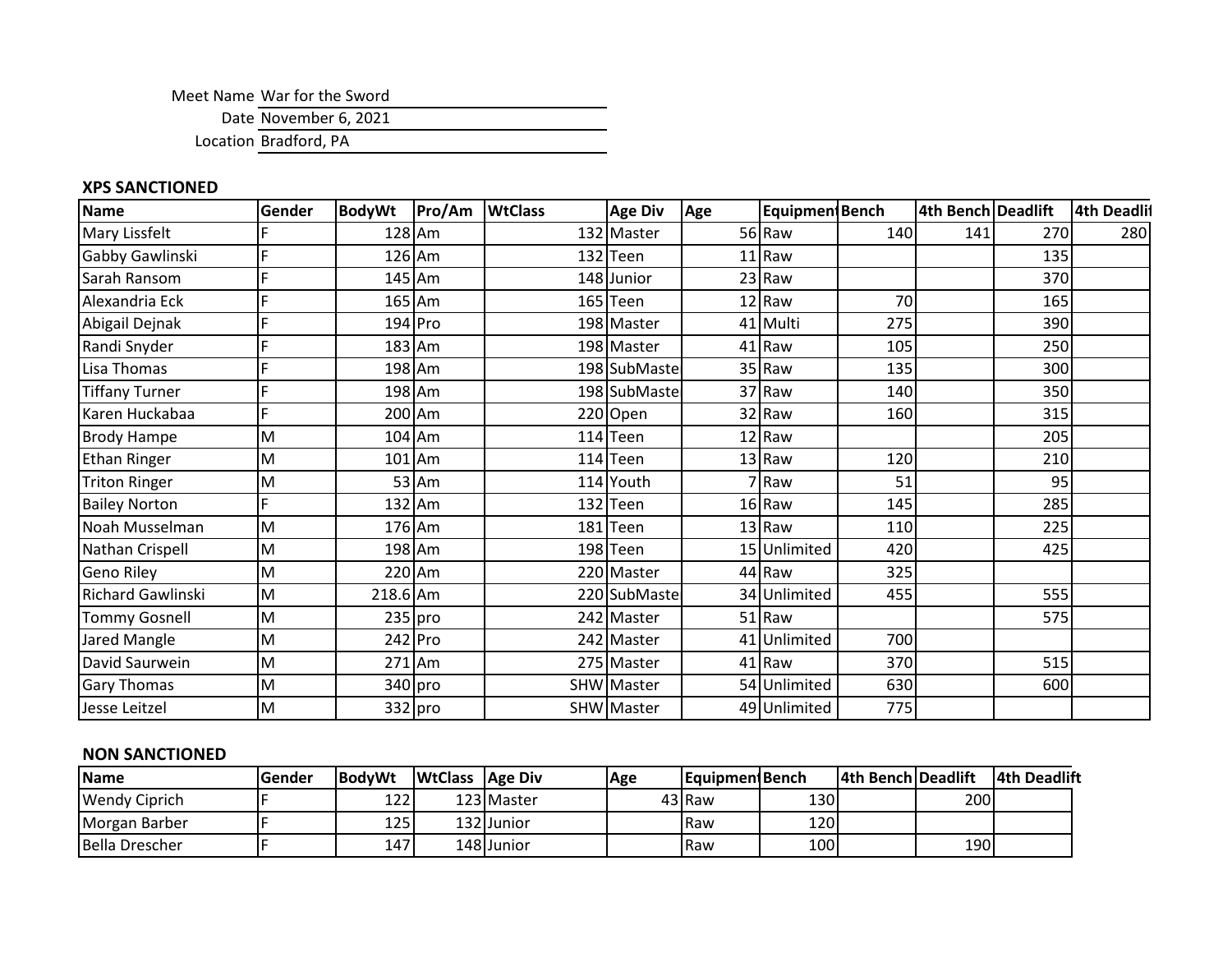| <b>Brandi Haskins</b>        | F | 140   | 148 SubMaster |           | Raw          | 140 |     |     |  |
|------------------------------|---|-------|---------------|-----------|--------------|-----|-----|-----|--|
| Kyla Heary                   | F | 195   | 198 Junior    |           | 20 Raw       | 100 |     |     |  |
| Alison McCaslin              | F | 195   | 198 Open      |           | Raw          | 70  |     |     |  |
| <b>Cindy Smith</b>           | F | 237   | SHW Open      |           | Raw          |     |     | 275 |  |
| <b>Timothy Schrecongrest</b> | M | 131   | 132 Teen      |           | 19 Raw       | 135 |     | 245 |  |
| Jon Ray                      | M | 146.8 | 148 Open      |           | Raw          | 220 |     | 420 |  |
| Alex Cappola                 | M | 161   | 165 Junior    |           | 21 Raw       |     |     | 445 |  |
| <b>Brant Huey</b>            | M | 164   | 165 Junior    |           | Raw          | 245 | 440 |     |  |
| Logan Haller                 | M | 163   | 165 Teen      |           | 18 Raw       | 240 |     | 430 |  |
| Cody Barton                  | M | 164   | 165 Teen      |           | Raw          | 165 |     | 415 |  |
| Christopher Troll            | M | 174   | 181 Open      |           | Raw          | 285 |     | 555 |  |
| Deven Adelgren               | M | 175   | $181$ Open    |           | Raw          | 345 |     |     |  |
| Maximas Ehronsburger         | M | 197   | 198 Junior    |           | Raw          | 365 |     | 505 |  |
| <b>Daniel Sibel</b>          | M | 210   | 220 Junior    |           | Raw          | 300 |     |     |  |
| Chad Kuzar                   | M | 215   | 220 Master    |           | 47 Unlimited | 500 |     |     |  |
| <b>Haidon Emran</b>          | M | 207   | 220Teen       |           | Raw          | 350 |     | 515 |  |
| <b>Tommy Gosnell</b>         | M | 235   | 242 Master    |           | 51 Unlimited | 405 |     | 575 |  |
| <b>Bill Smith</b>            | M | 274.8 | 275 Master    | 50-54 Raw |              | 365 |     |     |  |
| <b>William Porter</b>        | M | 266   | 275 Master    |           | 54 Raw       | 355 |     | 550 |  |
| Chris Kitchen                | M | 260   | 275 Master    |           | 48 Unlimited | 500 |     |     |  |
| James Porter                 | M | 254   | 275 Open      |           | Equipped     | 700 |     | 700 |  |
| Kyle Schultz                 | M | 284   | 308 Open      |           | Raw          | 335 |     |     |  |
| Jacob Wilcox                 | M | 394   | SHW Open      |           | 25 Raw       | 405 |     | 615 |  |